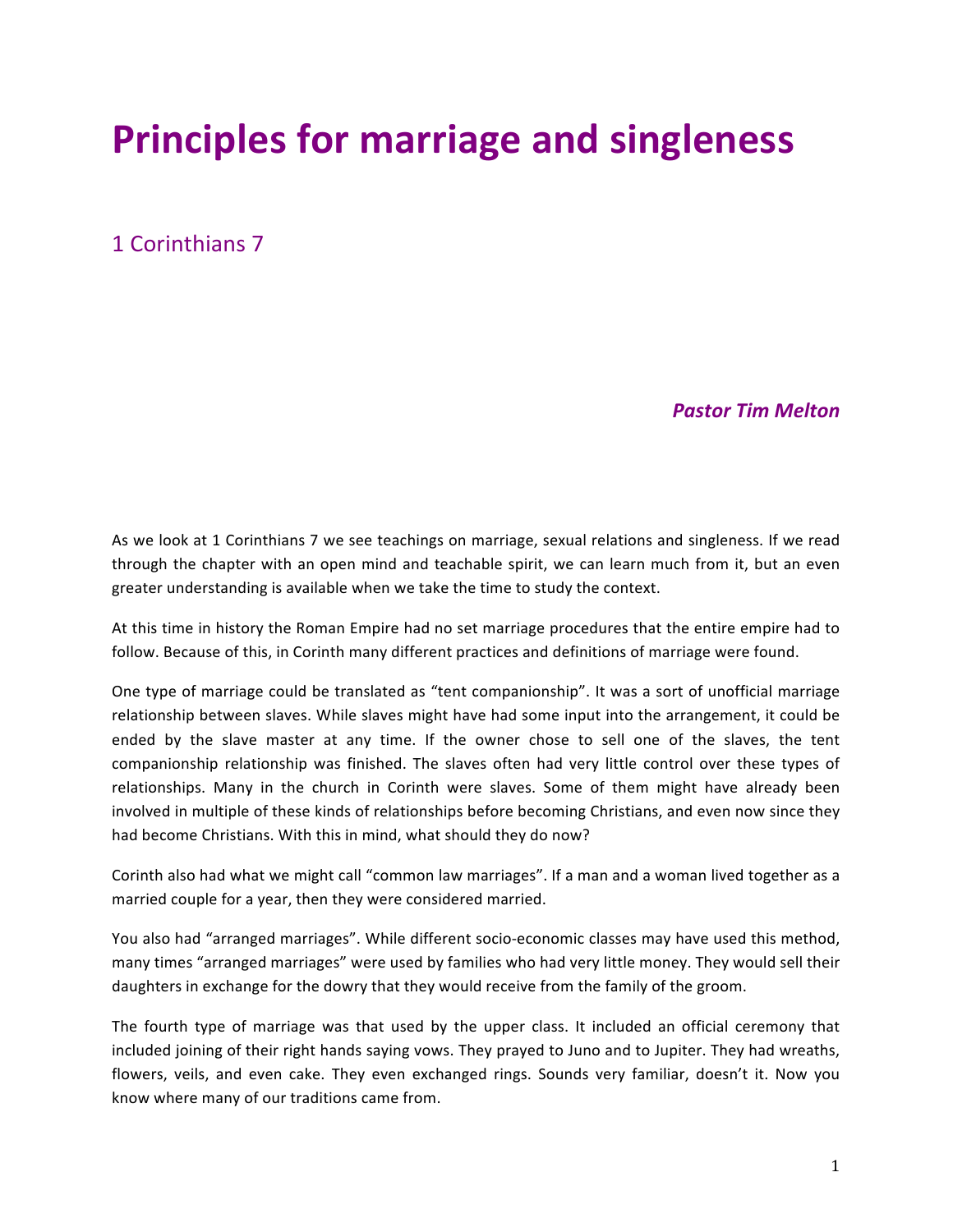Even among these official marriages, we read in Roman literature that some had wives for cooking and housework and had concubines to fulfill their sexual desires. Also, remember that 1,000 temple prostitutes came down into the city each night and that Corinth was known throughout the Roman Empire for its extreme sexual immorality.

Within this context the divorce rate in Corinth was very high and the definition of marriage was a disaster. It was in the midst of all of this that these new believers in the church in Corinth, who had now been taught the standard of one husband/ one wife, for a lifetime, were asking their questions.

## <sup>1</sup> Now concerning the matters about which you wrote: "It is good for a man not to have sexual *relations with a woman."*

In 1 Corinthians 6:12-20, Paul had written about sexual immorality and how it had no place in the church. Yes, the Corinthians were surrounded by a sexed-crazed society, but God's people were to be holy and different in their dealings with sexuality.

In chapter 7, we see that while some in the Corinthian church had allowed sexual immorality to come inside the church, some had gone to the other extreme. They had gone to the extreme of calling all sex, sin. But that is not what the Bible says. We need to be careful not to make the same mistake.

We, too, see symbols of sex all around us. It is easy to see how a Christian could look at our society and fall into this trap of thinking that all sex is sinful, but that is not what we see when we look in the scriptures. Sex was created by God to be between a husband and a wife for a lifetime. It was God's plan from the beginning. It is sacred, precious, powerful, unifying and joyous.

Out of everything that God made, marriage between a husband and a wife is to be one of the clearest, most powerful, images that God gives us to understand our relationship with Him. A husband and wife come together and know each other more intimately than any other person in their lives. They are to share together all they have and all that they are. They come to know how the other thinks and feels. What the other desires and abhors. How the other struggles and succeeds. What they fear and what they live for. The husband and wife are to come to know each other deeply, emotionally, spiritually and finally physically through sexual relations, once they come together in marriage. Genesis 2:24 describes it with these words, "Therefore a man shall leave his father and his mother and hold fast to his wife, and they shall become one flesh." Paul refers to this complete oneness between a husband and wife and immediately declares the parallel in 1 Corinthians 6:17, "He who is joined to the Lord becomes one spirit with him." Just as a husband and wife become one flesh, so we with Christ become one in spirit once we put our faith in Him. The oneness between a husband and a wife is for this lifetime. Our oneness in spirit with Christ is for eternity.

God created marriage as a human symbol of His pursuit and His love for us. God has designed it so that only in marriage we find an unending, unconditional human love and a complete knowing of each other. This human oneness between a husband and a wife is to be for us a shadow of His love for us and our eternal relationship with Christ. So much so that in the book of James, when people turn from Christ, they are called adulterous.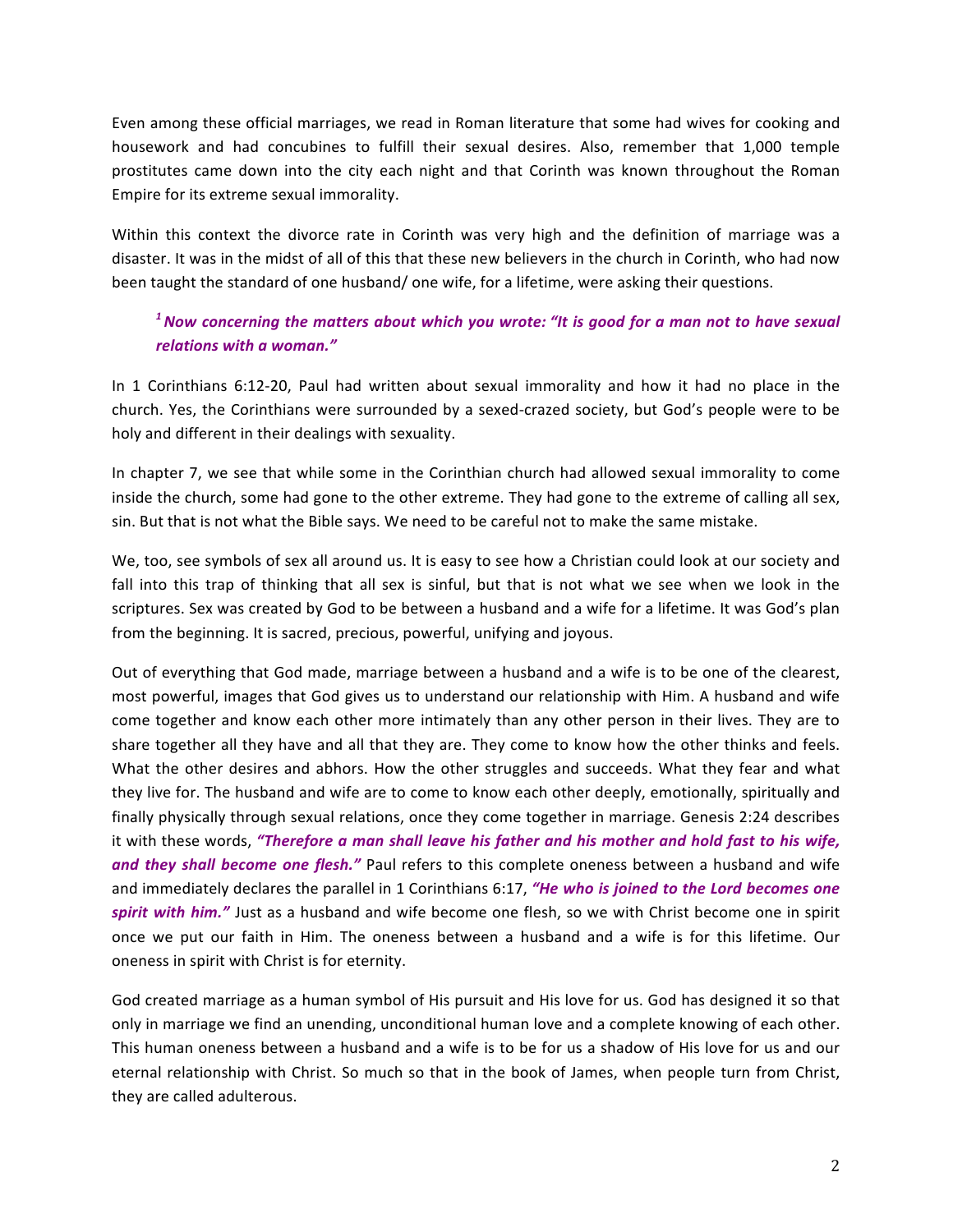Marriage was not created by man. Marriage was created in the mind of God before time began. God knew that out of our selfishness and depravity that we would rebel and turn against him. He knew that He would send His perfect son, Jesus Christ, as our Bridegroom to reclaim us as His Bride, for eternity. He created the imagery of marriage so that we would understand what we would find in Christ.

*Isaiah* 54:5 says, "For your Maker is your husband, the Lord of hosts is his name; and the Holy One of Israel is your Redeemer, the God of the whole earth he is called."

Isaiah 62:5 says, "As the bridegroom rejoices over the bride, so shall your God rejoice over you."

Ephesians 5:25 tells us, "Husbands, love your wives, as Christ loved the church."

Revelation 22:20 declares that, "Believers in Jesus Christ are the bride of Christ, and we wait with great anticipation for the day when we will be united with our Bridegroom."

This is why God has the right to define and instruct us on marriage and sexual relationships. He created them for His glory and our good. From this vantage point of God's authority over marriage, Paul is writing to the people of the church in Corinth.

As I mentioned before, some had brought sexual immorality into the church. In response, others had gone to the other extreme, declaring that all sex was sinful. Paul was now writing, showing once again that God's Word is sufficient to speak into every part of our lives. In the following verses, Paul gives very clear guidelines for Christians in regards to marriage, sexual relations and singleness. 1 Corinthians 7:2-5 says this,

<sup>2</sup> But because of the temptation to sexual immorality, each man should have his own wife and each woman her own husband.<sup>3</sup> The husband should give to his wife her conjugal rights, and *likewise* the wife to her husband. <sup>4</sup> For the wife does not have authority over her own body, but *the husband does. Likewise the husband does not have authority over his own body, but the wife* does. <sup>5</sup>Do not deprive one another, except perhaps by agreement for a limited time, that you may devote yourselves to prayer; but then come together again, so that Satan may not *tempt you because of your lack of self-control.* 

If we only look at these verses, it seems that Paul has a very low view of marriage. It seems that marriage's only purpose is so we can avoid being drawn into sexual sin, but there is more here.

Paul is declaring God's standard of a lifelong exclusive marital relationship with one's spouse. One man. One woman. Each husband's total devotion to his one wife, and each wife's total devotion to her one husband, as long as they both shall live. No polygamy. No concubines. No sex outside of marriage.

The husband gives his wife the exclusive rights to have sexual relationships with him, and the woman gives the husband exclusive rights to have sexual relationships with her. Their bodies now belong to each other and are off limits to everyone else. Paul then goes on to say that the husband now has authority over his wife's body, and the wife now has authority over her husband's body. It was most common that only the husband took authority over his wife's body and decided and even demanded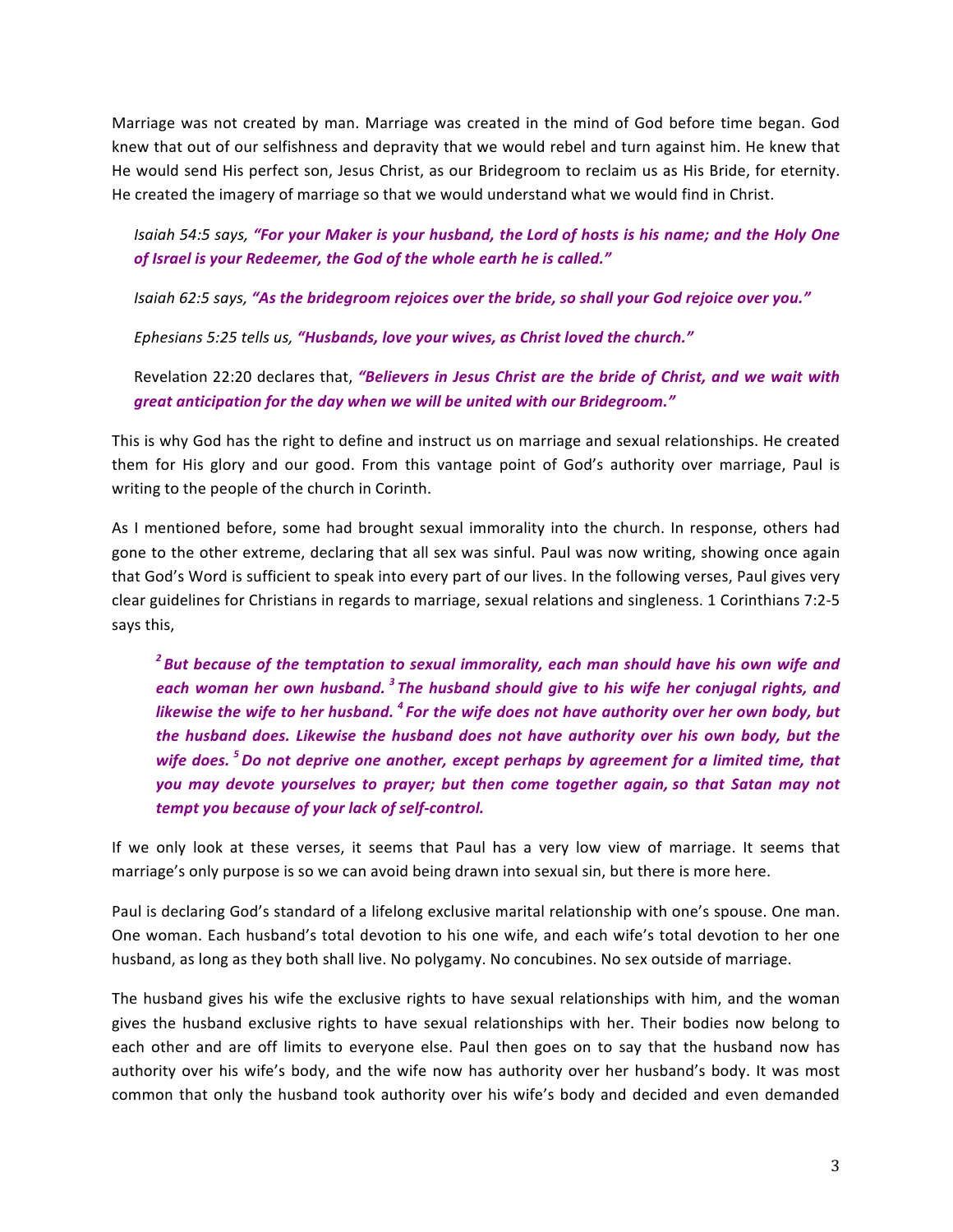when they would have sexual relations. Because of this, Paul's words of equality in regards to sexual relationships within marriage would have been a huge break from the norm.

If both are the authority, then what happens when both do not agree to have sexual relations? Maybe one is tired. One is stressed. The two had an argument. One feels sick. One feels rejected. One feels used. Several factors need to be considered. The two have become one. We are to die to self. We are to submit to one another out of reverence of Christ (Ephesians 5:21). We are to serve one another. The husband is to love the wife as Christ loved the church.

There will be times that we need to abstain for the sake of the other, because we love them and it is best for them. There will be other times that we need to share ourselves in sexual relationships for the love of the other, even when we don't really desire it. The standoff will only be broken as the husband and the wife both draw near to Christ. In Christ our needs are met in Him and our hearts are softened. In Christ we are grateful for all that we have been given. In Christ we desire to serve one another. In Christ we are secure and loved. In Christ we don't have to be so demanding or so contrary. In Christ we find the desire to love our spouse as we should. As we begin to love our spouse more fully, it lays the groundwork for greater intimacy in many areas of our marriages. As couples share in sexual relations, it will also begin to protect their marriage from temptation.

## In verse 5 Paul wrote, <sup>*is*</sup> Do not deprive one another, except perhaps by agreement for a limited time, *that* you may devote yourselves to prayer; but then come together again, so that Satan may not tempt *you because of your lack of self-control."*

Paul is seeking to be practical. In their situation they were surrounded by sexual immorality. Prostitutes were even in the streets. At the same time the people in the church possessed natural sexual desires that could be easily awakened if not guarded rightly. In light of this, Paul instructed the married couples to not deprive each other of sexual relations with each other. These desires were given to be exercised between a husband and wife. If done regularly, in a God-honoring manner, natural sexual desires would be fulfilled in relations with their spouse, and temptation would decrease, and holiness would prevail.

In these verses Paul seems to reduce the reason for marriage to nothing more than fighting temptation, but we must step back and see what the Bible says. In Genesis 2:18, we see that marriage was created for companionship and partnership. In Malachi 2:15, we see that marriage is to produce godly offspring. In Ephesians 5:25, we see how marriage is the picture of the church's relationship with Christ. In Proverbs 5:15-20, we see how marriage and sexual relationships result in pleasure and purity. Marriage also serves to refine us and help us better understand how to love one another.

Some may challenge Paul's writing in regards to marriage since he was a single man, but we must take the following factors into consideration.

It is very likely that Paul had been married. He was a Rabbi and, by his own words, he was a Hebrew of Hebrews and as to righteousness under the law, blameless (Philippians 3:5-6). For Orthodox Jews marriage was obligatory. God had commanded all to be fruitful and multiply. Not to marry and not to have children was seen as breaking a commandment of God. Because of this, it is very unlikely that a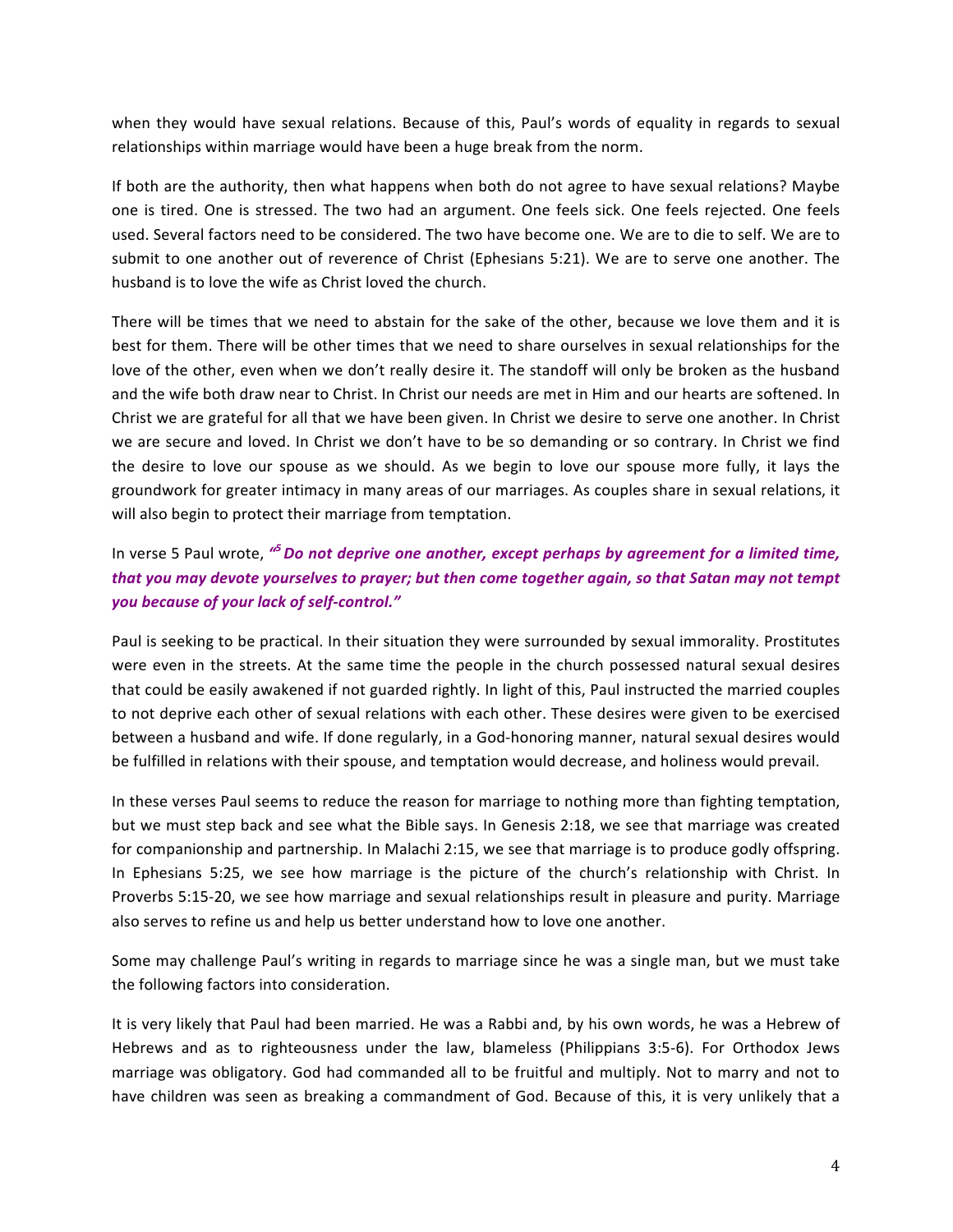devout and pious Jew like Paul would have not been married. In Acts 26:10, we also read how Paul gave his vote against the Christians, which meant he must have been a member of the Sanhedrin which required that each member be married.

Scriptures do not tell us what might have happened to Paul's wife, but it is possible that she had died a premature death, or been a devout Jew and abandoned Paul after his conversion.

<sup>6</sup> Now as a concession, not a command, I say this.<sup>7</sup> I wish that all were as I myself am. But each *has* his own gift from God, one of one kind and one of another. <sup>8</sup> To the unmarried and the *widows I say that it is good for them to remain single, as I am.* <sup>9</sup> *But if they cannot exercise selfcontrol, they should marry. For it is better to marry than to burn with passion.* 

Paul prefers and recommends that all who can should remain single. All believers have been gifted by God. For those who can be single and fully devoted to Christ, they should do so. If they do not have the self-control that will be needed to be single and holy, then it will be better if they marry.

While many would consider marriage more desirable than being single, it is interesting to see that Paul sees it the other way around. Singles must remember that marriage was given as a shadow or a picture of the oneness that we have in Christ. A believer who is single may not have the spouse, the shadow, but in Christ they have the original, the oneness that truly matters for now and for eternity.

# <sup>10</sup> To the married *I* give this charge (not *I*, but the Lord): the wife should not separate from her *husband* <sup>11</sup> (but if she does, she should remain unmarried or else be reconciled to her husband), and the husband should not divorce his wife.

Paul then speaks to those who are married and in the faith. They should not divorce. The wife should not separate from the husband, nor the husband from the wife. In Christ we have every resource that is needed to make a marriage work. Marriage is difficult, but if the husband and wife are believers and will draw near to Christ, He will change their lives and in turn heal their marriage. If a believer is separated from their believing spouse, they should seek reconciliation. If not, they should remain unmarried, because in the eyes of God they are not free to remarry.

In certain cases the church family may even need to get involved and attempt to usher the unrepentant back towards repentance. If the unrepentant spouse chooses to remain in rebellion, abuse, adultery, abandonment or other blatant disregard for God's Word, they may in the end show themselves not to be a believer, in which these following verses may then apply:

<sup>12</sup> To the rest I say (I, not the Lord) that if any brother has a wife who is an unbeliever, and she *consents to live with him, he should not divorce her.* <sup>13</sup> *If any woman has a husband who is an unbeliever, and he consents to live with her, she should not divorce him.* <sup>14</sup> For the unbelieving *husband is made holy because of his wife, and the unbelieving wife is made holy because of her husband.* Otherwise your children would be unclean, but as it is, they are holy. <sup>15</sup> But if the *unbelieving partner separates, let it be so. In such cases the brother or sister is not enslaved.*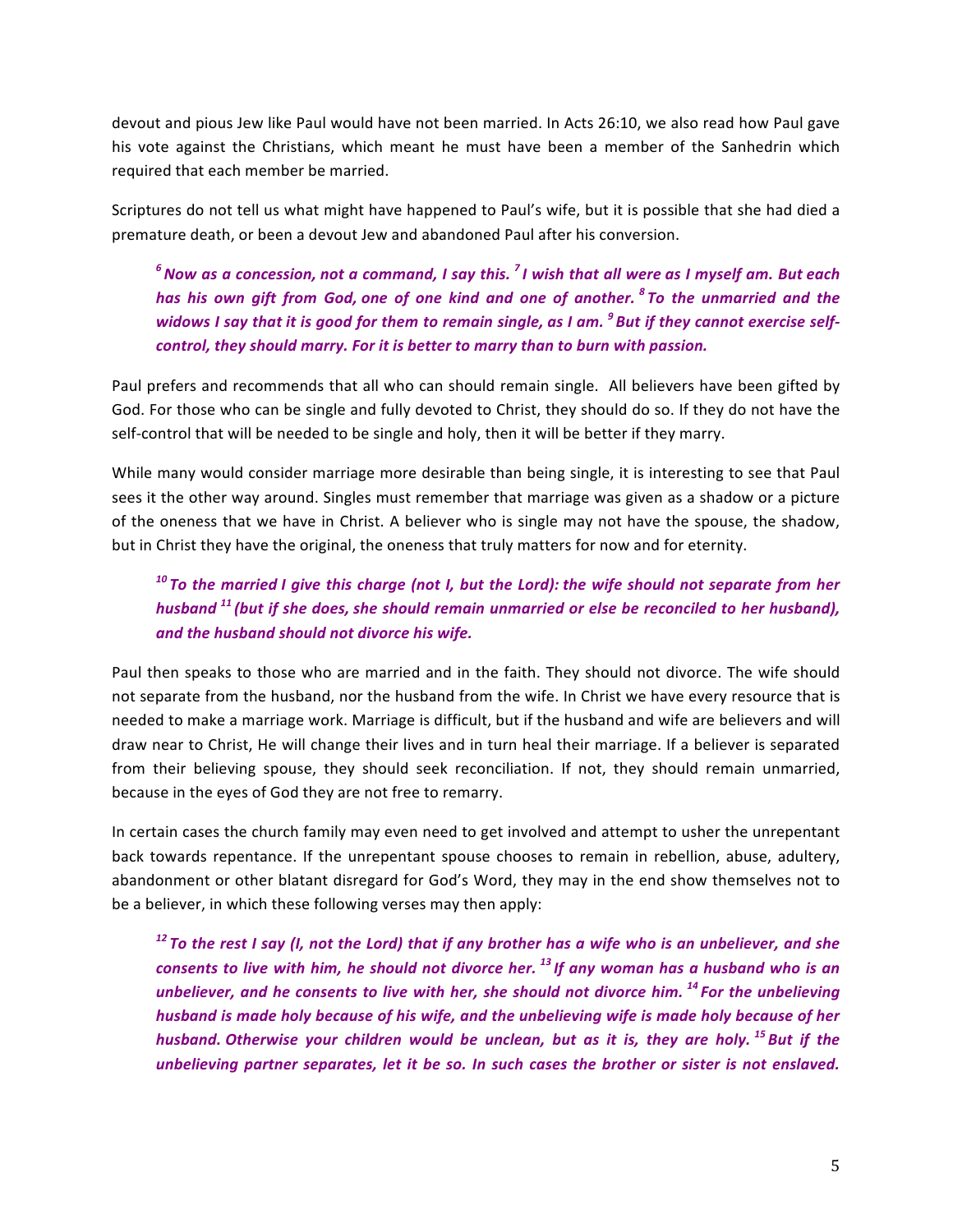*God has called you to peace.* <sup>16</sup> *For how do you know, wife, whether you will save your husband? Or how do you know, husband, whether you will save your wife?* 

Additional questions were being asked. It appears that some had become believers, but their spouses had not. Believers were not supposed to be yoked to unbelievers (2 Corinthians 6:14). What were they to do?

They were to continue with their unbelieving spouse, if their spouse would have them. The believer was now to be the sanctifying agent in the home. As they lived as salt and light, hopefully the result would be that others in the home would come to salvation. As we see in 1 Peter 3:1-2, *"Likewise, wives, be* subject to your own husbands, so that even if some do not obey the word, they may be won without a *word by the conduct of their wives, when they see your respectful and pure conduct."* 

The other case Paul referred to was that of abandonment. If one became a believer, lived as unto Christ in the home, and still the unbelieving spouse chose to leave the marriage, the believer was free to remarry. This is the second exception for divorce that we see in scripture, the first being adultery found in Jesus' words in Matthew 5 and Matthew 19.

<sup>17</sup> Only let each person lead the life that the Lord has assigned to him, and to which God has *called him. This is my rule in all the churches.* <sup>18</sup> Was anyone at the time of his call already *circumcised?* Let him not seek to remove the marks of circumcision. Was anyone at the time of *his* call uncircumcised? Let him not seek circumcision. <sup>19</sup> For neither circumcision counts for anything nor uncircumcision, but keeping the commandments of God.<sup>20</sup> Each one should remain *in* the condition in which he was called.<sup>21</sup> Were you a bondservant when called? Do not be *concerned about it. (But if you can gain your freedom, avail yourself of the opportunity.)* <sup>22</sup> *For he* who was called in the Lord as a bondservant is a freedman of the Lord. Likewise he who was *free* when called is a bondservant of Christ.<sup>23</sup> You were bought with a price; do not become *bondservants* of men. <sup>24</sup> So, brothers, in whatever condition each was called, there let him *remain with God.*

As believers we are called to live out our faith in whatever condition that we find ourselves. Be content in Christ. Be faithful. Whether rich or poor, slave or free, married or single, educated or not educated, serve Christ with all of your heart, walking in his ways, prepared to be used by God in your setting. This is our call and our purpose.

<sup>27</sup> Are you bound to a wife? Do not seek to be free. Are you free from a wife? Do not seek a *wife.* <sup>28</sup> But if you do marry, you have not sinned, and if a betrothed woman marries, she has not sinned. Yet those who marry will have worldly troubles, and I would spare you that.

<sup>32</sup> *I* want you to be free from anxieties. The unmarried man is anxious about the things of the Lord, how to please the Lord. <sup>33</sup> But the married man is anxious about worldly things, how to please his wife, <sup>34</sup> and his interests are divided. And the unmarried or betrothed woman is anxious about the things of the Lord, how to be holy in body and spirit. But the married woman *is* anxious about worldly things, how to please her husband. <sup>35</sup> I say this for your own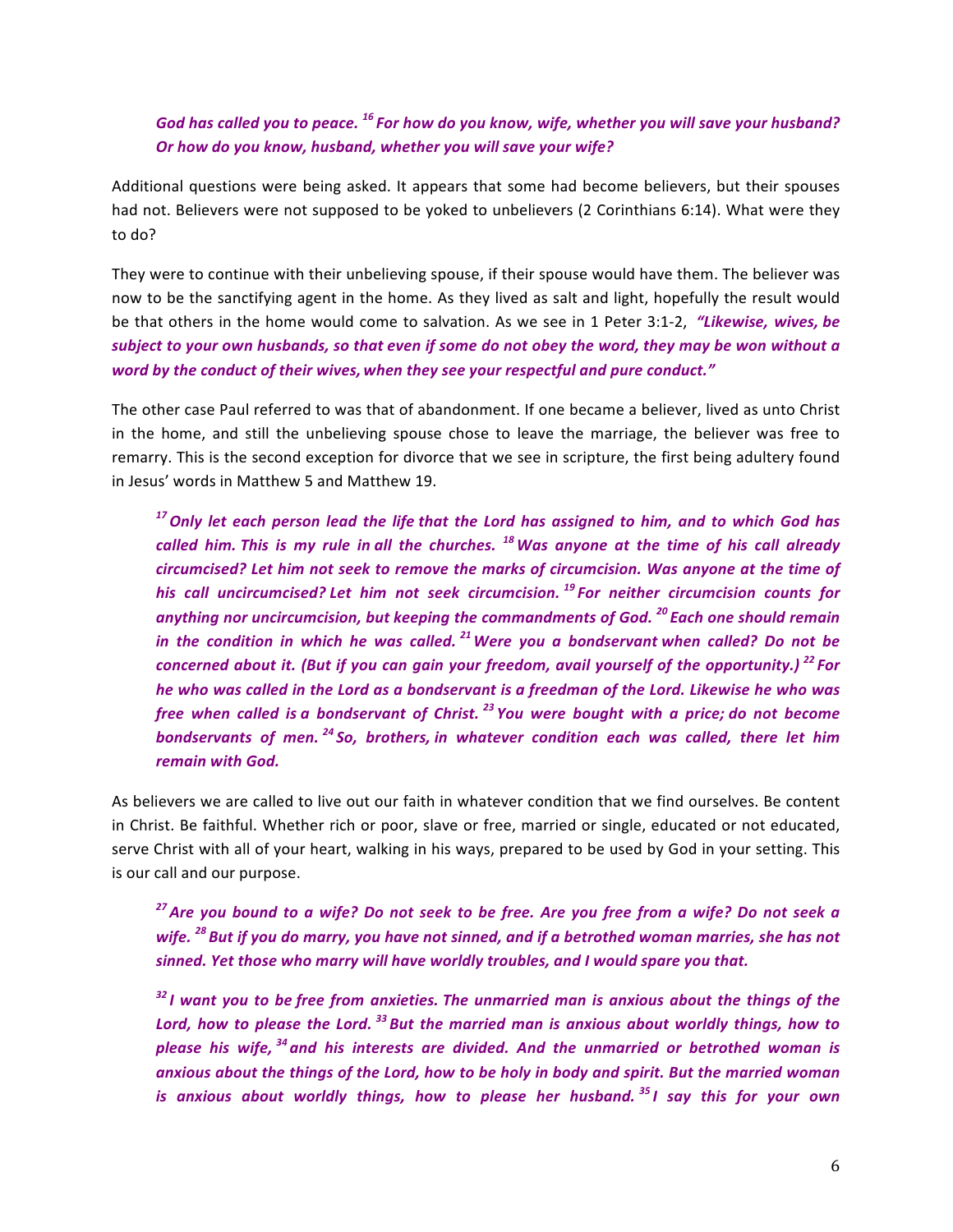### *benefit, not to lay any restraint upon you, but to promote good order and to secure your undivided devotion to the Lord.*

Paul speaks here primarily to the unmarried. To marry is a blessing, but it will divide your devotions. While you may still love God, you will now have many other responsibilities to attend to. If you are single, pursue God with an undivided devotion. Your time is yours. Your money is yours. Your life is yours. So serve Christ completely with all that you are. There are many devoted married people in the church, but none of them are free to serve Christ as the unmarried can.

If you now find yourself unmarried, don't miss a day thinking on what you don't have. Serve the kingdom of God in ways that only you can. Volunteer. Live by extreme faith. Take risks. Sacrifice. And serve as your freedom allows for the glory of God.

<sup>39</sup> A wife is bound to her husband as long as he lives. But if her husband dies, she is free to be *married to whom she wishes, only in the Lord.*<sup>40</sup> *Yet in my judgment she is happier if she remains as she is. And I think that I too have the Spirit of God.* 

In this message we have seen how sexual relationships within marriage can serve as a protection against temptation, but we must understand this in the context of the gospel. It is only in Christ that we are forgiven of our past, present and future sins. It is only in Christ that we find victory over temptation. It is only in Christ that our desires are made new. It is only in Christ that our hearts long for holiness and our desire for God becomes stronger than all other desires. It is only in Christ that we find contentment, regardless in what situation we find ourselves.

So today, whether single or married, trust in Jesus Christ, delight yourself in God and watch Him transform the desires of your hearts.

#### **Discussion questions:**

- **1.** What themes or ideas from these scriptures did you find most interesting?
- **2.** What are ways that you think our society is thinking incorrectly about marriage and sexual relationships?
- **3.** How is marriage a shadow of our oneness with Christ?
- **4.** The Christian husband is to love his wife as Christ loved the church. In what ways did Christ love the church?
- **5.** How might a believer be a witness to their unbelieving spouse?
- **6.** Our desires are made more holy as we delight ourselves in God. How might we nurture our delight in God this week?
- **7.** What from this study do you think God wants you to remember? How might you apply it this week?